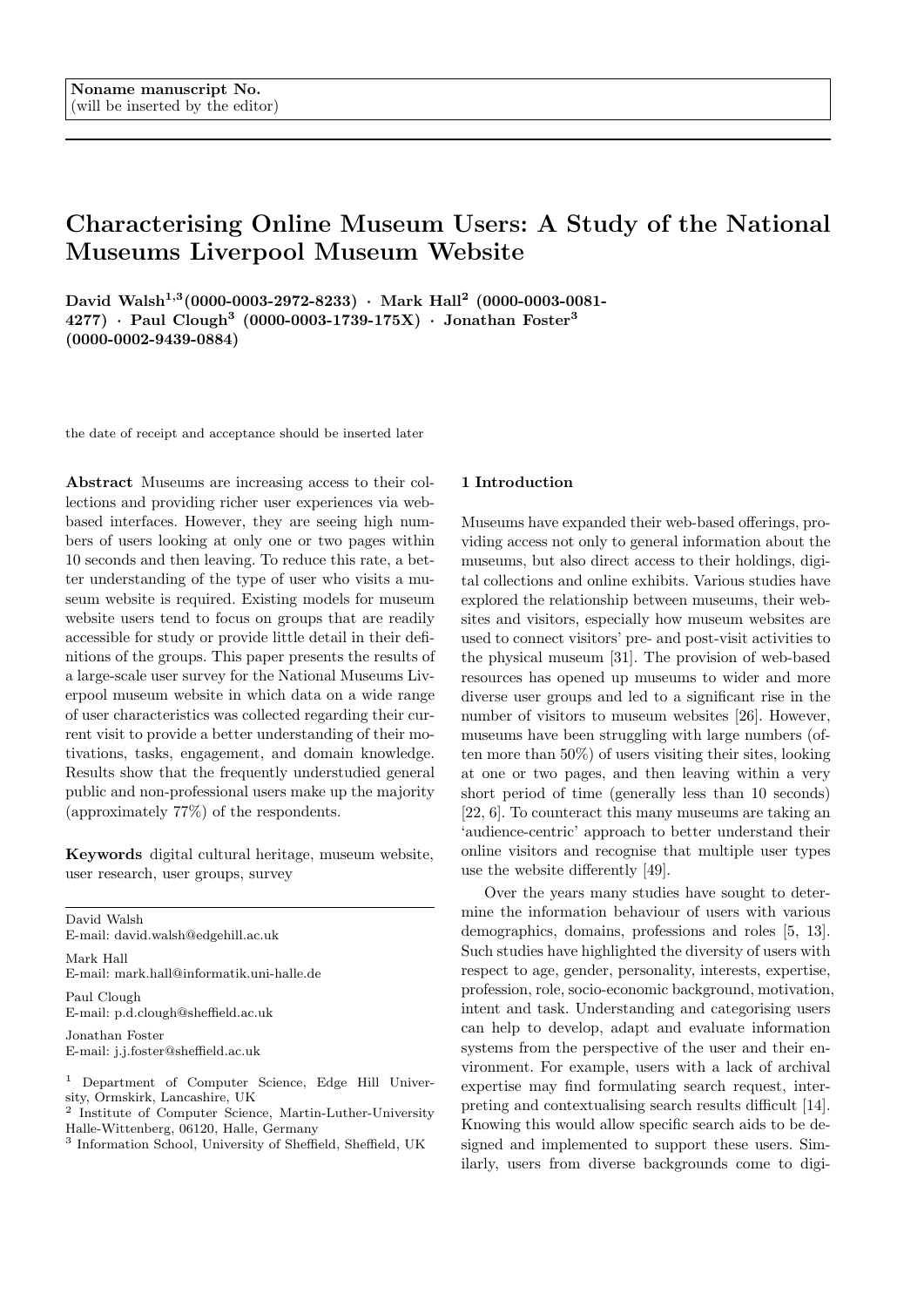tal collections with varying goals, tasks and information needs [40]. A consequence of this is the wide variety of requirements that service providers and content creators have to consider when designing methods of information access [26, 44]. Increasingly, cultural heritage services are being tailored to individuals and groups (i.e., via personalisation and adaptive systems) and therefore require some kind of differentiation between user groups [2]. As Skov & Ingwersen [41, p.92] highlight: "Understanding online museum visitor behaviour is critical to the development of relevant and useful museum websites."

Where digital cultural heritage users have been studied in the past, however, the focus has primarily been on user groups that are easier to access, such as experts, researchers, and museum staff. The general user and the non-professional user generally receive less attention; however, we hypothesise that the majority of users of museum websites come from these groups. Understanding them and how their needs and behaviours differ from the user groups that have been studied more frequently will enable museum websites to adapt their content and style of presentation to better support them. To this end, we present the first large-scale study of users from a major UK museum website: the National Museums Liverpool (NML)<sup>1</sup>. NML is a collection of seven museums that cover a wide range of areas from art galleries to natural history and slavery. Similar to the studies previously cited, data from their transaction logs indicates that approximately 60% of their users leave within 10 seconds. They thus form an appropriate case study, mainly as their wide spread of subject areas leads to varying museum visitors. Within this context the study addresses the following research questions:

- RQ1: Which are the most frequent user groups of NML's website?
- RQ2: What characteristics distinguish the "general public" and "non-professional" groups?
- RQ3: What characterises the interactions of the "general public" and "non-professional" groups with NML's website?

The remainder of this paper is structured as follows: in Section 2 we discuss existing work to understand and classify digital cultural heritage users; Section 3 describes the study we undertook; Section 4 presents results, which are discussed in Section 5; and Section 6 presents our conclusions and directions for future work.

# 2 Literature Review

#### 2.1 User Interactions with Museum Websites

One of the first studies undertaken regarding visitors to physical museums was conducted in 1884 in Liverpool Museum. Four groups of users: students, observers, loungers, and German and Scandinavian immigrants were identified [23]. Following on from this, studies have investigated museum visitors in various contexts, including their motivations [17], who they visited with [12, 42], the role adopted during their visit [17], and their engagement with the museum [46]. Engagement with cultural heritage is no longer just about the physical visit, but rather the entire visitor experience that starts online before the actual visit and ends after the visit has taken place [31, 11]. Often the most common reason for visiting a museum website is to plan an upcoming visit to the physical museum [31, 49, 3]. Engagement with a museum can also be via online collections or websites, without any physical visit [38]. While it is tempting to apply physical visitor models to the digital world, there is no certainty that the two entirely overlap [10], and online visitors should, therefore, be studied in their own context [35, 32].

Studies of museum website visitors have evolved over time to go beyond merely using demographics to considering people's motivations and goals. For example, Falk [17] used qualitative data to show that demographic characteristics and factors, such as time of year, were not enough to truly understand and predict visitor behaviour. He identified 5 user groups based on users' needs: Explorers – motivated by personal curiosity, Facilitators – motivated by other people and their needs (i.e. a parent bringing a child), Experience-Seekers – motivated by the desire to see and experience a place (i.e. tourists), Professional/Hobbyists – motivated by specific knowledge-related goals (i.e. a scholar researching a specific topic), and  $Recharges$  – motivated by a desire for a contemplative or restorative experience [17]. Fantoni et al. [18] adopted Falk's motivational perspective and describe five reasons for users engaging with the Indianapolis Museum of Art (IMA) website: (i) plan a visit to the museum; (ii) find specific information for research or professional purposes; (iii) find specific information for personal interest; (iv) engage in casual browsing without looking for something specific; and (v) make a transaction on the website. More recently, Villaespesa & Stack [49] utilise audience-centric research to define online visitors to the Tate UK website and use techniques from audience segmentation to classify website visits based primarily on the motivations driving users to the site. These include: personal in-

<sup>1</sup> http://www.liverpoolmuseums.org.uk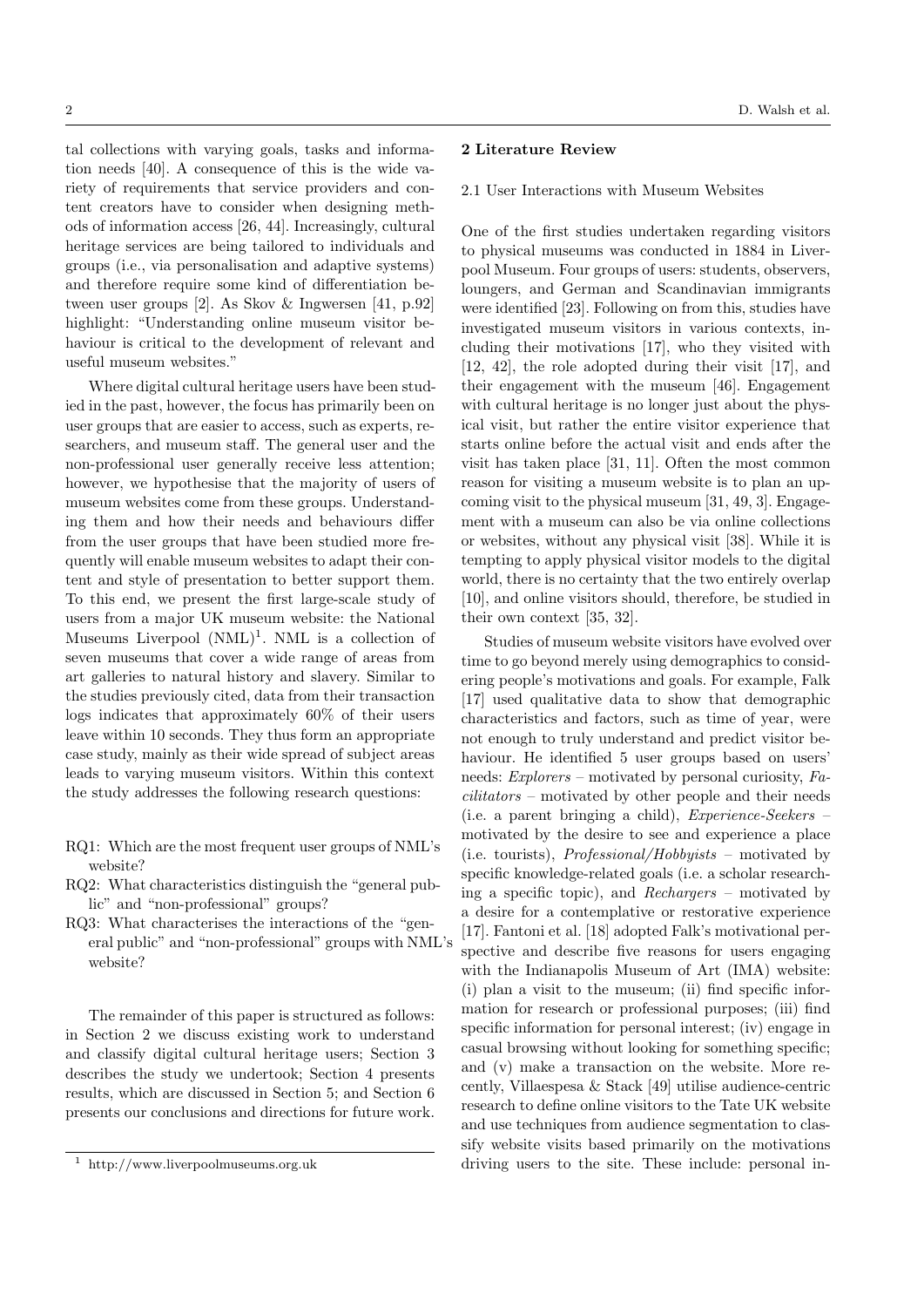terest research, student research, professional research, inspiration, enjoyment, art news, repeat visit planning, first visit planning, and organisational information. As the segmentation is primarily based on motivation, the same user can be in one type of visit mode on one visit to the website and be in a different one on another visit.

#### 2.2 Categories of User in Cultural Heritage

Users' expertise is one of the most common facets for distinguishing between different types of user. The simplest distinction is between generic groups, such as novice and expert [26]. Vilar et. al [47, p.150] define professional users as those who act within the formal part of a profession, having good knowledge of the task, being trained and usually having experience with it and deep understanding of its context. More generally, Pantano et al. [34] define experts as specialists in the field of cultural heritage; while Marty [30] introduces the Museum Information Professional as someone working with information resources and a desire for meeting user needs whether users are inside or outside the museum.

In contrast to experts/professionals the *lay user*, non-expert, or novice are typified as having no formal or only limited training [25, 47] in relation to cultural heritage, or as being completely new to the entire environment [34]. Cifter & Dong [7] list "knowledge of the task, information needs and system expectations" as the main distinction from the expert. Between these two extremes lies the hobbyist or non-professional user  $[27, 40, 39, 15, 42]$  who shares with the *expert* the knowledge of cultural heritage, but has the lay user 's focus on personal reasons. Related to both the novice and hobbyist are the casual leisure users who are often "firstand short-time visitors" [2, p.74], who have "just stumbled across [the digital] collection in the same way that they would wander into the cultural heritage institution's physical space" [50, p.1].

An analysis of the London Science Museum's physical and virtual visitors defined three groups based on their information needs [3]: general visitors who require general information, such as opening hours or prices; educational visitors who require additional, detailed information to plan their visit; and specialist visitors who need more detailed information on collections and offer more expertise. Similarly, Marchionini et al. [29] describe users from the Library of Congress National Digital Library: groups were defined by combining their motivations, domain knowledge, system knowledge, task focus, and time allocation. This lead to nine different groups: staff, hobbyists, scholars, professional researchers, rummagers (browsers), object seekers, surfers, Teachers K-16, Students K-16. Similarly, the CULTURA project identified the following groups: professional researchers, apprentice investigators, informed users, and the general public [44]. This latter group is of particular interest as "the primary audience of virtually all the sites is the general public, a grouping so heterogeneous that it provides little guidance regarding the design of the site" [24, p.131].

However, user groups from previous research have been described in very little detail, usually based on one factor, such as motivation, task, technical knowledge, cultural heritage knowledge, domain knowledge, or demographics; often resulting in nothing more than a descriptive sentence or two for the identified user groups [51]. In this paper, we investigate the range of users interacting with the NML website based on the multiple factors previously mentioned to better understand how these connect or vary according to the type of user, especially the general public and non-professional groups, which have received less attention.

#### 3 Methodology

### 3.1 Data Collection

To gather data from a range of visitors to the NML's website we administered an online questionnaire using the PollDaddy system<sup>2</sup>. Participants were recruited via an intercept pop-up that was displayed on all pages of the museum website. The pop-up had a delay of 10 seconds before it showed to the user and only showed if they had not attempted the survey previously, or selected that they were not interested in participating. The online survey consisted of 21 questions and was piloted with 8 experienced researchers and museum professionals. Amendments were made based on their feedback. The final questionnaire included of a set of closed multi-choice pre-coded questions, with some questions providing an open-ended "other" response.

The decision to use an intercept pop-up over an instant or exit pop-up survey was primarily to capture a potentially wider audience during their initial interactions with the website [1]; their interest freshly aroused as opposed to an "instant pop-up" which can be perceived as aggressively interfering with the user's valuable time and content consumption, or the "exit popup" which can often be skipped or seen as a nuisance by users who think they have left the site. Even though the potential audience is international, the questionnaire was presented only in English as the NML website exists in English only and we assume potential participants would have sufficient English skills. Although

<sup>2</sup> https://polldaddy.com/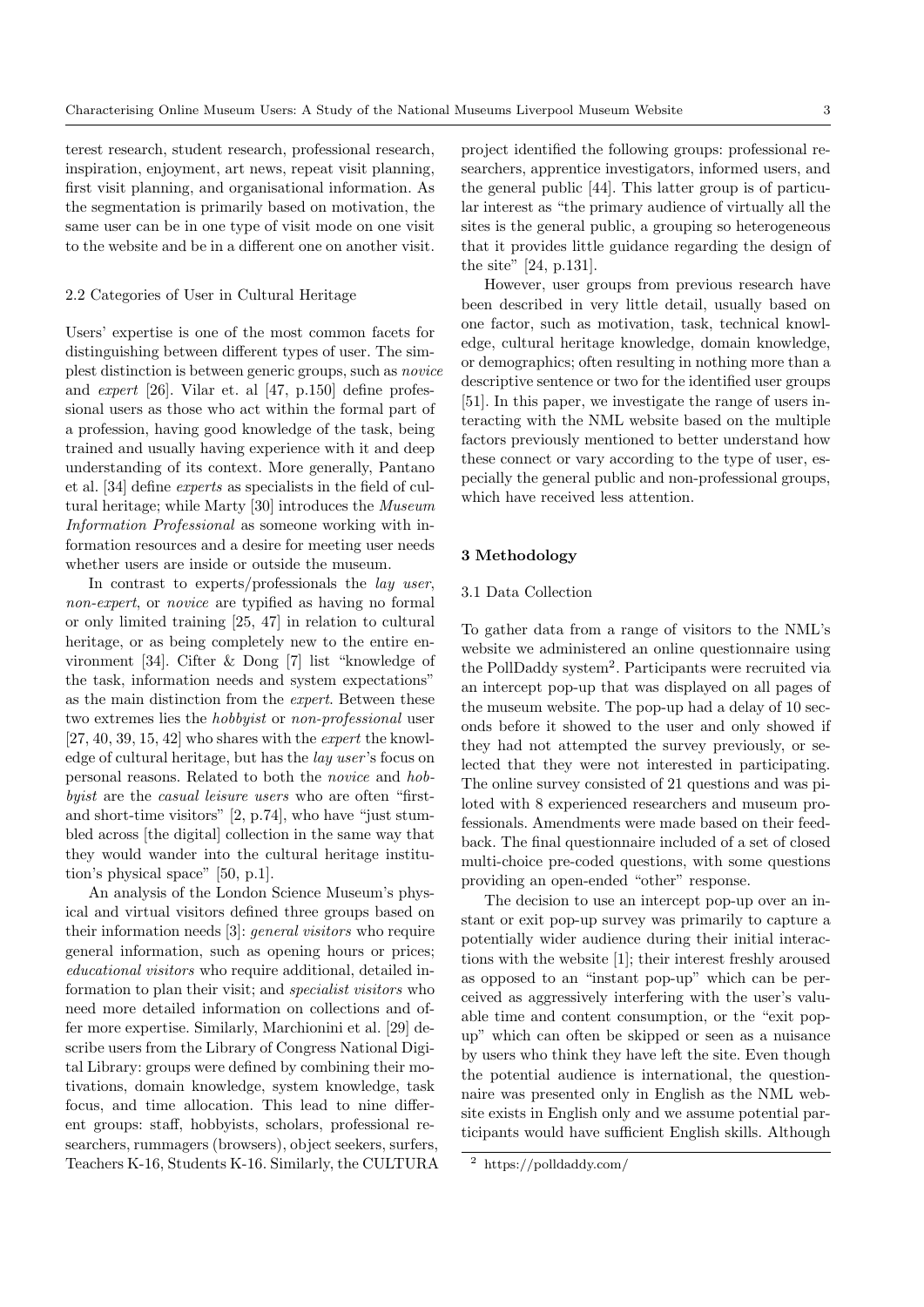

Fig. 1 Pop-up intercept used to invite participants to the study.

we wanted to use an online survey to gather responses from a large number of users from across the site, we acknowledge its limitations. For example, the difficulty in acquiring a representative or random sample of visitors and often low response rates.

The survey comprised six questions to gather demographic data (age, gender, education, employment status); the remaining questions were derived from the user group definitions and the studies identified in the literature discussed above. These were grouped into seven categories around aspects previously used to define groups: motivation [42], task [16, 39, 43, 21], content types, sharing [21], engagement [16, 37, 45], domain knowledge [39], usage [28], and technical expertise [45]. In the survey, visitors first had to confirm that they agreed to participate. They then answered the 14 questions focusing on the aspects defining user groups, before providing demographics data. Finally, on the last page, they self-classified into a set of user groups identified from the literature. Participants were then thanked and provided with a link back to the NML site. Table 1 shows those questions where significant differences between the "general public", "non-professional" and other user groups were found.

The survey was available during a two week period  $(1/2/2017$  to  $14/2/2017)$  on the Museum-focused areas (World Museum<sup>3</sup>, International Slavery Museum<sup>4</sup>, Sudley House<sup>5</sup>, and the Maritime Museum<sup>6</sup>) and a further two week period  $(15/2/2017$  to  $1/3/2017)$  on the Gallery areas (Walker Art Gallery<sup>7</sup> and Lady Lever Art Gallery<sup>8</sup>). The reason they were not run simultaneously is that the Galleries had just run their own survey and we did not wish to affect the survey response rate due

to survey fatigue [36], so a 2-week gap was left before our survey went live.

#### 3.2 Participants

Participants were recruited from visitors to the NML website. They were only invited once, regardless of whether they chose to participate in or ignore the pop-up. In total, 1,118 participants were recruited, of which 573 fully completed the survey (51% completion rate). Of these, 9 were aged below 18 and subsequently filtered out, resulting in a final data-set of 564 participants.

The demographics of the respondents are as follows: 343 (61%) were female, 209 (37%) male and 12 unspecified. The majority of participants (204, 36%) were in the 35-54 age group, 147 (26%) between 55 and 64, 110 (20%) between 18 and 34, 84 (15%) between 65 and 74, and 19 (3%) over 75. 61 (11%) were educated to secondary school level, 134 (24%) to further-education level, 193 (34%) had a degree, 116 (21%) had a masterslevel qualification and 33 (6%) held a doctoral qualification, 27 (4%) participants chose no standard qualifications. Additionally, 170 of the participants held a professional certification. The majority (56%) of participants were employed, either full-time (208, 37%) or part-time (107, 19%). 122 (22%) were retired, 56 (10%) students, and the remainder not in employment (71, 12%). Participants came from worldwide: 196 (35%) from the Liverpool/Merseyside area, 129 (23%) from the north-west of England, 102 (18%) from the rest of England, 35 (6%) from the rest of the UK, and 102 (18%) from the rest of the world. The majority of participants accessed the NML website using a desktop computer (290, 56.4%), with the remainder using a mobile phone (19.8%) or tablet device (23.7%).

### 3.3 Data Validation

Participation in the survey was a self-selection process and to assess whether there were any significant biases in the participants we compare the participant demographics to those reported by Google Analytics (GA) for NML's websites for the same period. Table  $2(a)$ shows that the gender distribution is very similar between the survey participants and GA users. For the age distribution in Table 2(b), fewer of the GA users in the 18 - 34 bracket completed the survey, while more of the 55+ GA users participated. This shift is to be expected, as the older users are more likely to have the time available to complete the survey. At the same time the 18 - 34 bracket still makes up a significant fraction of the survey respondents; thus we do not believe that

<sup>&</sup>lt;sup>3</sup> www.liverpoolmuseums.org.uk/wml<br> $\frac{4}{3}$  www.liverpoolmuseums.org.uk/ism

<sup>&</sup>lt;sup>4</sup> www.liverpoolmuseums.org.uk/ism

<sup>5</sup> www.liverpoolmuseums.org.uk/sudley

<sup>6</sup> www.liverpoolmuseums.org.uk/maritime

<sup>7</sup> http://www.liverpoolmuseums.org.uk/walker

<sup>8</sup> http://www.liverpoolmuseums.org.uk/ladylever/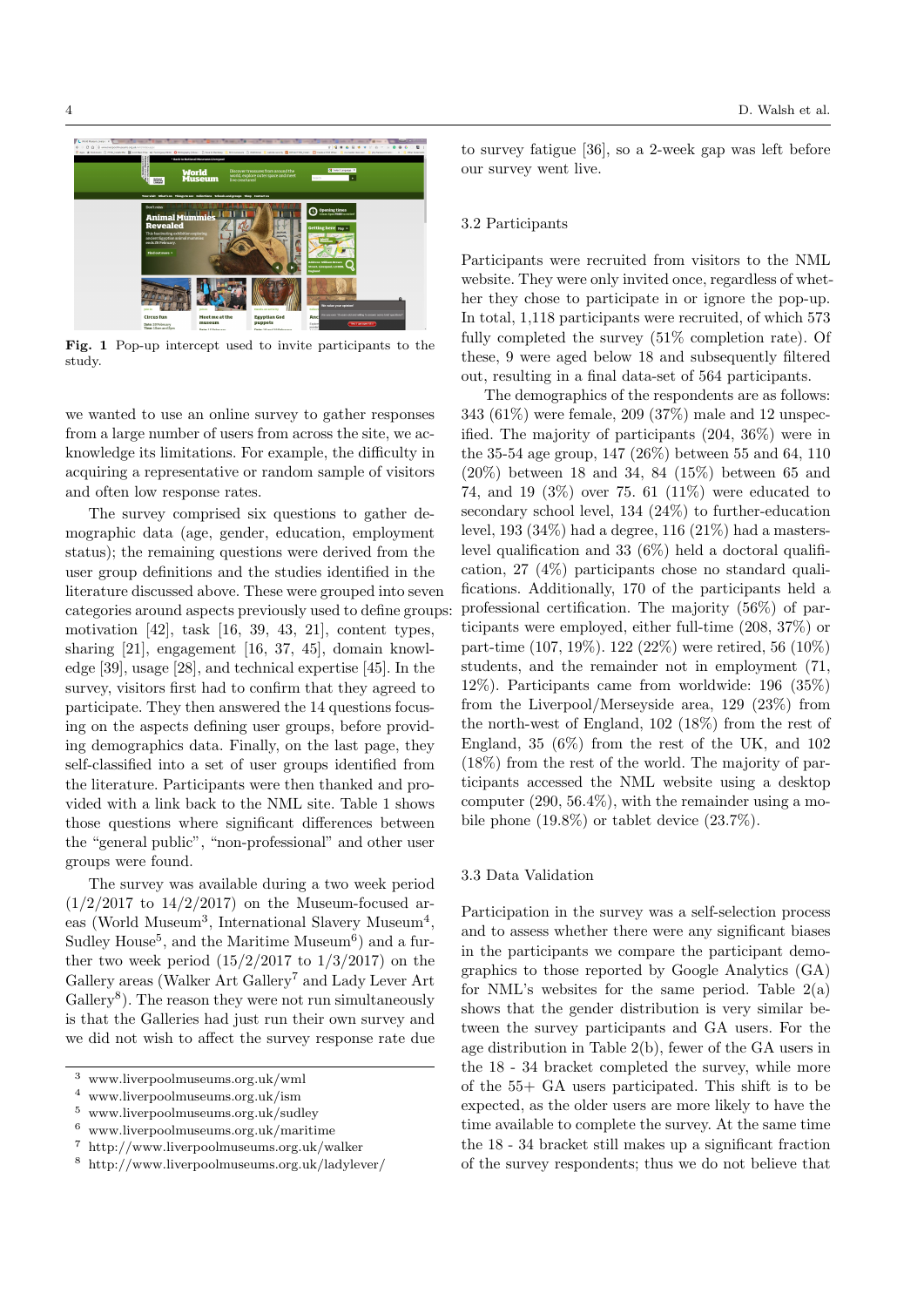Table 1 Survey questions that show significant differences between the "general public", "non-professional" and other user groups. Question  $#7$  allowed the participant to select multiple responses.

| #              | Category         | Question                                                                                                                                                                                                                                                                                                                                                                                                                                                                                                                                                                                                                         |
|----------------|------------------|----------------------------------------------------------------------------------------------------------------------------------------------------------------------------------------------------------------------------------------------------------------------------------------------------------------------------------------------------------------------------------------------------------------------------------------------------------------------------------------------------------------------------------------------------------------------------------------------------------------------------------|
| $\mathbf{1}$   | Motivation       | Today I am visiting the NML website: [personal, study, pass]<br>time, work                                                                                                                                                                                                                                                                                                                                                                                                                                                                                                                                                       |
| $\overline{2}$ | Visit Purpose    | What is the primary purpose of your visit to the NML web-<br>site today? [Gain knowledge of a specific museum object<br>(a certain clock (The Barry astronomical clock) or statue<br>(Huskisson Statue) for example), Gain knowledge of a spe-<br>cific type of object (Egyptian burial objects), Gain general<br>knowledge of a collection (our art collection, the Egyptian or<br>horology collection), Gain knowledge of the collections that<br>the museums exhibit, Prepare for a visit to the museum, To<br>buy an item from the online gift shop, To keep up to date<br>with the museums news via the blogs, I don't know |
| 3              | Engagement       | How frequently do you visit the NML website? This is my<br>first time, a couple of times a year, monthly, weekly, daily                                                                                                                                                                                                                                                                                                                                                                                                                                                                                                          |
| $\overline{4}$ | Domain Knowledge | In the context of cultural heritage and your current visit to<br>the NML website please select the appropriate statement:<br>[novice, some experience, highly experienced, don't know]                                                                                                                                                                                                                                                                                                                                                                                                                                           |
| 5              | CH Knowledge     | Rate your general Cultural Heritage knowledge $[1 = \text{low} - 5]$<br>$=$ high                                                                                                                                                                                                                                                                                                                                                                                                                                                                                                                                                 |
| 6              | Location         | Where in the world are you at the moment? [World, UK,<br>England, Northwest, Merseyside                                                                                                                                                                                                                                                                                                                                                                                                                                                                                                                                          |
| 7              | User Group       | Which of the following groups would you place yourself in for<br>this visit to the NML website? [Non-professional researcher<br>(hobbyist, amateur historian), Professional researcher (his-<br>torian, genealogist), Academic (Scholar, PostDoc researcher,<br>academic support), Teacher, Student (college, university,<br>further education), Museum Staff (curator, archivist), Gen-<br>eral public/user                                                                                                                                                                                                                     |

the impact is significant. For the user location, there is also a shift with fewer non-UK users participating in the survey than generally visiting NML's websites. We believe that this is in part due to second-language English speakers being significantly less likely to take a survey on an English-language website. Similarly, the survey responses contain a higher fraction of users who identify as being from Merseyside (UK), most likely due to a potentially stronger connection with the museum and thus an increased likelihood of wishing to give back to the museum through the survey. At the same time, as the results will show, the responses to all questions show a widespread consensus. It is thus unlikely that the slight shifts in the participant demographics significantly impacted the response distributions.

The survey system also captured which page the users were visiting when they started the survey. Table 3 shows that participants were recruited from all six of NML's museums and galleries websites in significant numbers. The sample closely resembles the distribution of visitors to the physical museums in 2017.<sup>9</sup> This, together with the wide range of content the individual museums and galleries hold, provides high confidence

that the results will generalise more widely to the websites of any museum or gallery that also has a physical presence.

#### 3.4 Data Preprocessing

In the survey, participants were asked to self-classify into one or more of 7 groups or provided a free-text "other" response. In total there were 39 different combinations of user group selections, of which Table 4 shows the ten most frequently selected responses, which cover 90% of the participant responses (509 participants). The remaining 10% are covered by multiple-selection answers, where no individual set of responses covers more than 6 users. The majority of responses are for a single group only (450 participants, 80%), strongly supporting the idea that most participants had clearly defined views on how the groups were delineated and where they saw themselves.

Before investigating the groups in more detail, the multi-selection groups' responses were compared to their constituent groups' responses using  $\chi^2$  tests (e.g. "nonprofessional/general public" responses were compared to those of the "non-professional" and "general public" groups). Our hypothesis was that the multi-selection

<sup>9</sup> http://www.liverpoolmuseums.org.uk/about/corporate/ visitor-information/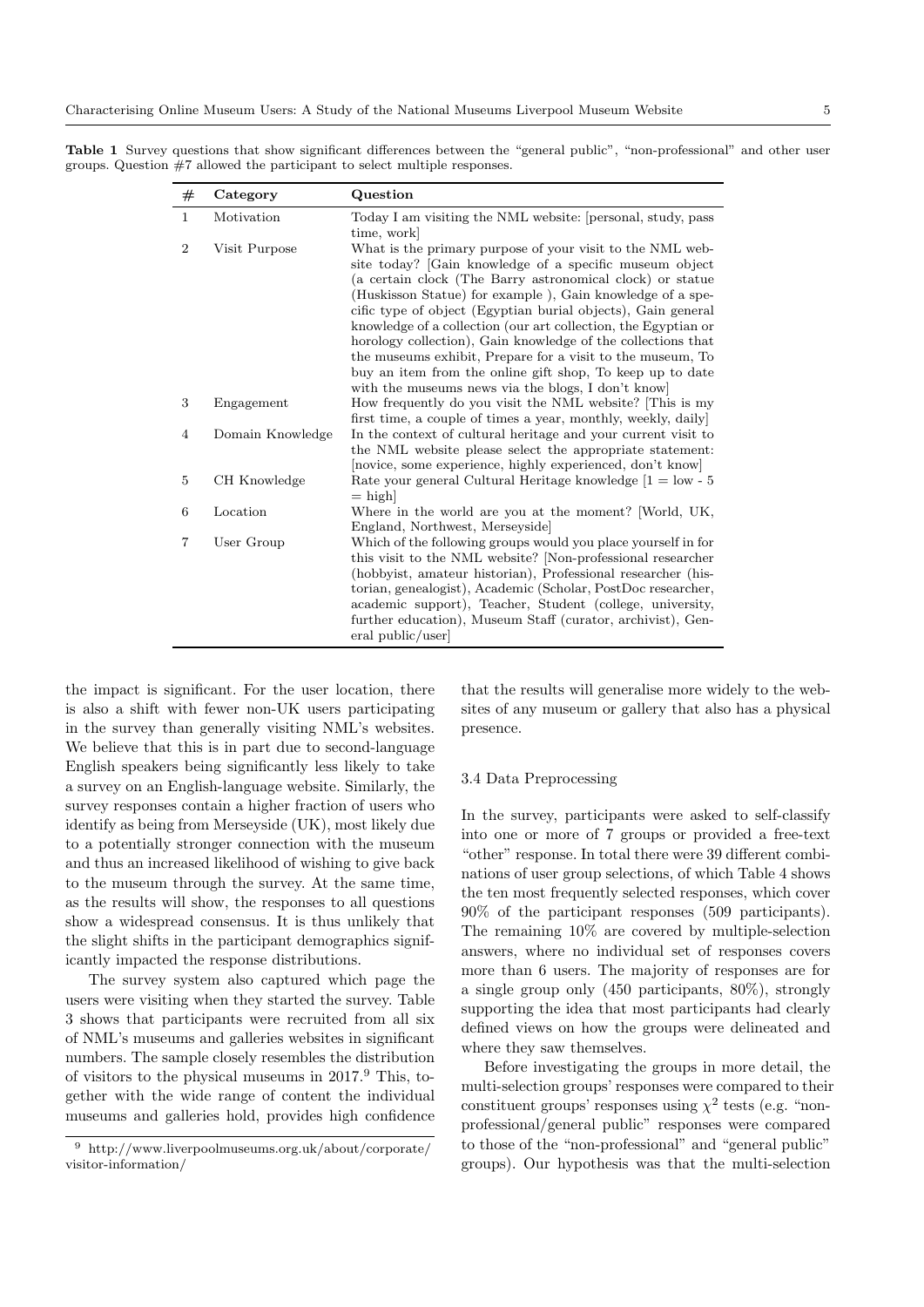Table 2 Comparison of the demographics between the survey participants (Survey) and the Google Analytics (GA) data. In Table (c) the distribution "England/UK Other" is for those users who in the initial classification are classified as "UK". likewise for "Merseyside/England Other" from the "England" users.

| (a)    |               |      |           | (b)           |      |  |               | $\left( $ $\right)$ |      |  |
|--------|---------------|------|-----------|---------------|------|--|---------------|---------------------|------|--|
| Gender | <b>Survey</b> | GА   | Age       | <b>Survey</b> | GA   |  | Location      | Survey              | GA   |  |
| Male   | 37%           | 41\% | $18 - 34$ | 20%           | 39%  |  | World         | 18%                 | 33%  |  |
| Female | 61\%          | 59%  | $35 - 54$ | $36\%$        | 37%  |  | UK            | 82\%                | 67\% |  |
|        |               |      | $55 - 64$ | 26%           | 13%  |  |               |                     |      |  |
|        |               |      | $65+$     | 18%           | 11\% |  | England       | 92%                 | 92%  |  |
|        |               |      |           |               |      |  | UK Other      | 8%                  | 8%   |  |
|        |               |      |           |               |      |  | Merseyside    | $35\%$              | 25\% |  |
|        |               |      |           |               |      |  | England Other | $65\%$              | 75%  |  |

Table 3 Museum/Gallery pages the participants entered the survey from. ISM - International Slavery Museum, Maritime - Maritime Museum, Sudley - Sudley House, WML - World Museum, Lever - Lady Lever Art Gallery, Walker - Walker Art Gallery

| Landing                    |              | Museums<br>316            |                | Galleries<br>246 |              |               |
|----------------------------|--------------|---------------------------|----------------|------------------|--------------|---------------|
|                            | <b>ISM</b>   | WML<br>Sudley<br>Maritime |                |                  |              | Walker        |
| Survey respondents         | 71(.13)      | 104(.19)                  | 23(0.04)       | 118(.21)         | 47 (.08)     | 199(.35)      |
| 2017 physical visitor no's | 202,510(.16) | $450,989$ (.36)           | $22,024$ (.02) | 344,186 (.27)    | 93,306 (.07) | 139,245(0.12) |

groups were due to uncertainty on the participants' interpretation of the group boundaries and that in their responses they would be equivalent to one of the constituent groups and distinct from the other(s). For the "non-professional/general public" group there were significant differences to the "general public" group ( $p <$ 0.05 for all non-demographic questions) and no significant differences to the "non-professional" group. Likewise the "academic/teacher" showed no differences from "academic", but differed from the "teacher" group ( $p <$ 0.05). For the "non-professional/teacher/general public" group there were no differences to the "teacher" group, but significant differences ( $p < 0.05$ ) to "nonprofessional" and "general public" groups. These three multi-select groups have thus been merged with the group they show no differences from, and the remaining analysis is conducted on the merged groups (see Table 4).

The multi-selection groups with less than 6 participants have not been processed in this manner, due to the group size being too small for statistical validity. Similarly, the "other" group has not yet been analysed in more detail and is not taken into account for the further analysis. The remaining analysis is thus conducted on the groups "General Public" (GP), "Non-professional" (NP), "Student" (S), "Teacher" (T), "Academic" (A), and "Museum Staff" (S).

# 4 Results

4.1 RQ1: Which are the most frequent user groups of NML's website?

Table 4 clearly validates our initial hypothesis that the "general public" and "non-professional" user groups represent a significant proportion of NML's online visitors. The largest group is the "general public" (253, 49.7%), making up almost half the users. Considering that in past studies the "general public" has often been characterised solely through the label, there is clearly a need to further define the "general public" and how they differ from the more frequently studied expert users. Similarly, while the "non-professional" group, who make up a further quarter of the participants, has seen more detail in their definition (as "hobbyists" or "amateur historians"), details in particular on how they distinguish from the "general public" are sparse.

4.2 RQ2: What characteristics distinguish the "general public" and "non-professional" groups?

To identify what distinguishes the "general public" and "non-professional" users from the other groups, for each question each groups' responses were compared to all other groups' responses using  $\chi^2$  tests. Based on this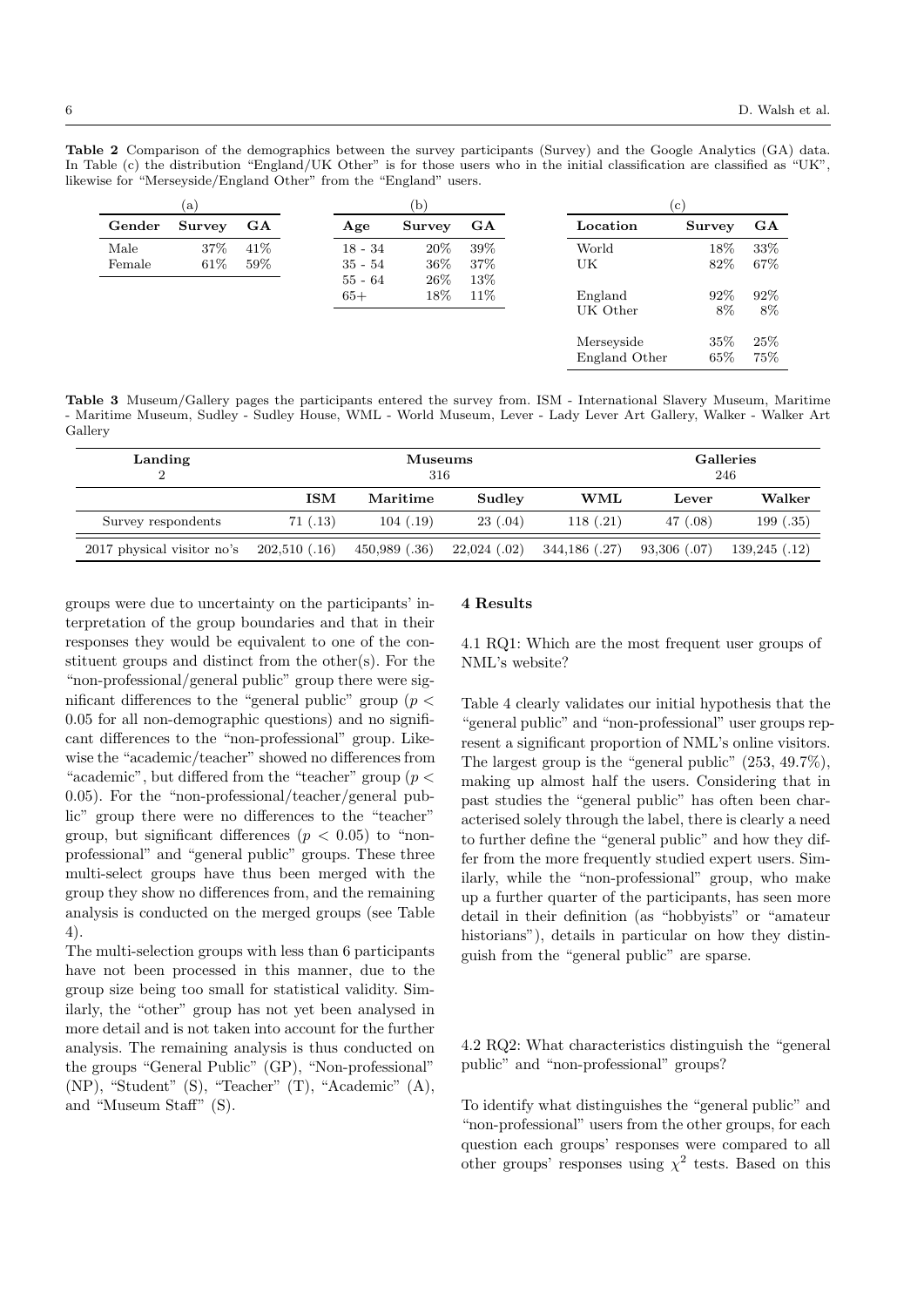Table 4 Most frequently selected user groups, before applying the rules merging the multi-selection responses (pre-merging) and after (merged). In both cases the "Other" group has not been subjected to further analysis.

| Group                                   | Pre-merging | Merged   |
|-----------------------------------------|-------------|----------|
| General Public                          | 253         | 253(.50) |
| Non-professional                        | 89          | 137(.27) |
| Non-professional/General Public         | 48          |          |
| Student                                 | 33          | 33 (.06) |
| Other                                   | 26          | 26(.05)  |
| Teacher                                 | 18          | 25(.05)  |
| Academic                                | 16          | 25(.05)  |
| Museum Staff                            | 10          | 10(.02)  |
| Academic/Teacher                        | 9           |          |
| Non-professional/Teacher/General Public |             |          |

the six questions listed in Table 1 were identified<sup>10</sup>, which showed significant differences between the "general public" and "non-professional" groups and most of the other groups.

## 4.2.1 Question #1 (Motivation)

Table 5 clearly shows that the main distinction is the focus on personal reasons for the visit (differences to all groups are significant at  $p < 0.001$ ). Interestingly, there is a significant number of "general public" users who have visited the website purely to pass some time, often referred to as casual browsing [50, 33] and behaviour that is quite common in visits to the physical museum.

#### 4.2.2 Question #2 (Visit Purpose)

The visit purpose shows a slightly different picture (Table 6). Preparation for a visit is a major characteristic for both the "general public" and the "non-professional" groups. This is in line with the findings of previous studies as the most frequently mentioned motivation for visiting a museum website [3, 21, 31]. However, here the "general public" group is significantly different to both the "academic"  $(p < 0.001, \chi^2 = 41.3, df = 8)$ and "museum staff"  $(p = 0.04, \chi^2 = 16.5, df = 7)$ groups, but the "non-professional" group is only significantly different  $(p = 0.03, \chi^2 = 16.7, df = 8)$  to the "academic" group. In fact, the "teacher" group is almost identical in its purpose to the "general public" group. At the same time there is a significant difference  $(p < 0.001, \chi^2 = 32.1, df = 7)$  between the "general public" and "non-professional" groups.

# 4.2.3 Question #3 (Frequency of Visit)

The frequency of visit shows a similar picture (Table 7), with significant differences between the "general public" / "non-professional" and the "academic" and "museum staff" groups ( $p < 0.001$ ), but no significant differences to the "teacher" and "student" groups.

#### 4.2.4 Question #4 (Domain Knowledge)

The level of domain knowledge differs from previous questions where the "general public" and "non-professional" groups have been similar, as for domain knowledge there are some differences between the two (Table 8). For the domain knowledge about NML (Table 8) the "general public" is significantly different to all other groups at  $p < 0.001$ , except for the "student" group where there is no significant difference. On the other hand, the "non-professional" group is significantly different at  $p < 0.01$  to all groups including the "student" group and the "general public" group.

# 4.2.5 Question #5 (CH Knowledge)

Specific CH knowledge shows the same pattern for the "general public" (Table 9), but here the "non-professional" group is only significantly different from the "academic" and "museum staff" groups ( $p < 0.05$ ). The difference to the "general public" is borderline, but not significant ( $p = 0.66$ ).

## 4.2.6 Question #6 (Location)

Participants' location shows some differences (Table 10). The "general public" is significantly different from the "academic" and "student" groups  $(p < 0.03)$ , while the "non-professional" group also differs significantly from the "teacher" group ( $p = 0.05, \chi^2 = 8.83, df = 4$ ). The difference clearly being that both the "general public" and "non-professional" groups are much more local than the other groups.

<sup>10</sup> The table also contains the question used by participants to self-categorise.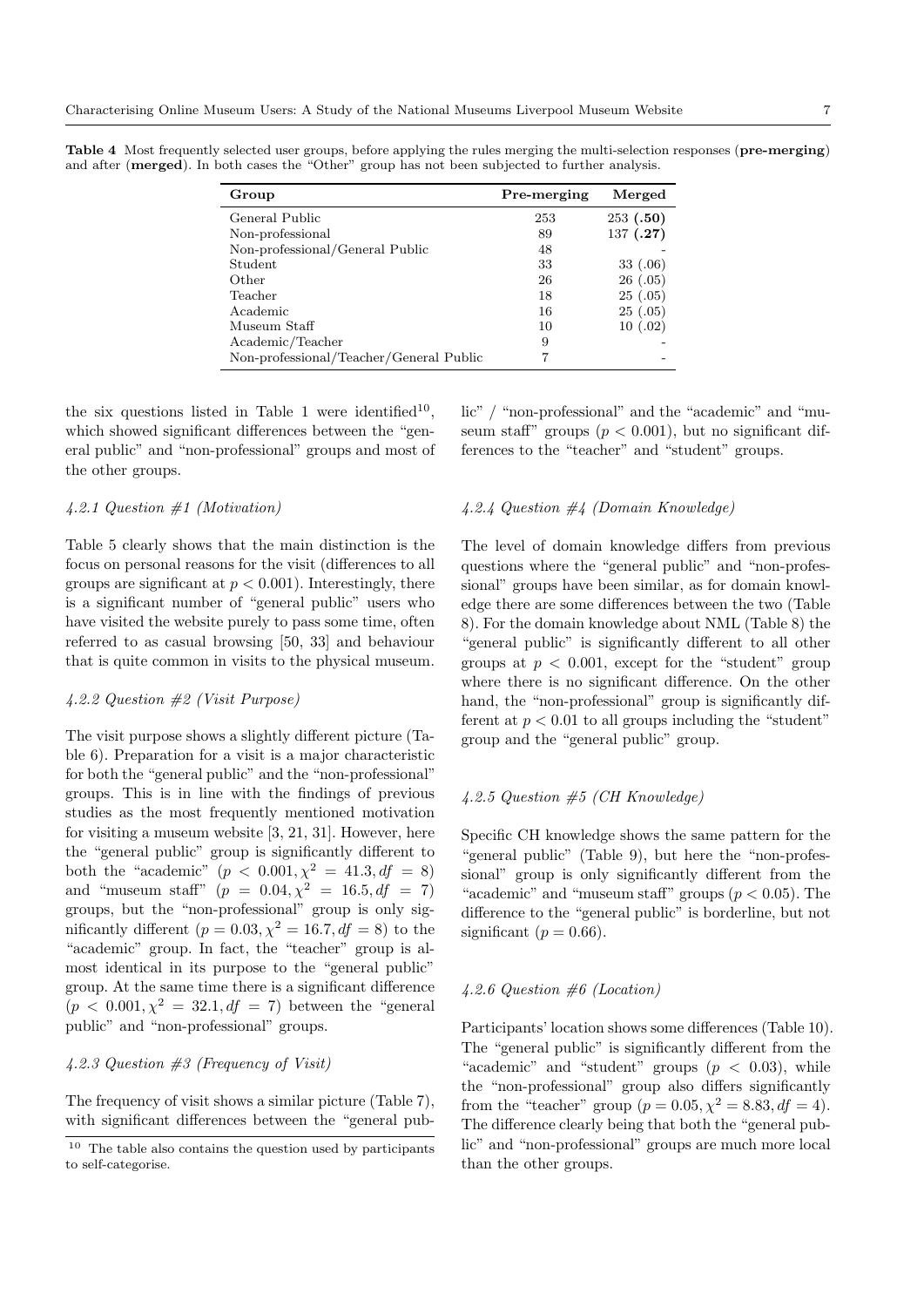|                  | Personal   | Pass Time | Study   | Work    |
|------------------|------------|-----------|---------|---------|
| General Public   | 200(.79)   | 43 (.17)  | 6(.02)  | 4(.02)  |
| Non-professional | 112(.81)   | 15(.11)   | 5(.04)  | 5(.04)  |
| Student          | 7(.21)     | 2(.06)    | 23(.70) | 1(.03)  |
| Academic         | 8(.32)     | 1(.04)    | 9(.36)  | 7(.28)  |
| Teacher          | 11 $(.44)$ | 4(.16)    | 2(.08)  | 8(.32)  |
| Museum Staff     | 2(.20)     | 2(.20)    | 0(.00)  | 6(.60)  |
| Total            | 340 (.70)  | 67(0.14)  | 45(.09) | 31(.07) |

Table 5 Responses to question  $#1$  "Today I am visiting the NML website:"

Table 6 Responses to question #2 "What is the primary purpose of your visit to the NML website today?". MO - Museum Overview (gain an overview over the museums' content), CO - Collection Overview (gain an overview over a collection), KC - Known Collection (look at the content of a known collection), KI - Known Item (look for a known item).

|                  | Pre-Visit      | MО      | $_{\rm CO}$   | KС                     | ΚI                 | Shop                   | <b>News</b>               | Unknown           | Other    |
|------------------|----------------|---------|---------------|------------------------|--------------------|------------------------|---------------------------|-------------------|----------|
| General Public   | 154 (.61)      | 23(.09) | 13(.05)       | 4(.02)                 | 8(.03)             | (.05)<br>12 (          | (00, 0)<br>1 <sub>1</sub> | $\left(00\right)$ | 37(0.15) |
| Non-professional | 49 (.35)       | 17(.12) | 9(.07)        | 5(.04)                 | $12\,$<br>(.09)    | (.00)<br>0(            | 7(.05)                    | 3(.02)            | 35(.26)  |
| Student          | 11(.34)        | 6(.18)  | 6(.18)        | 3(.09)                 | 1(.03)             | 0(.00)                 | 0(.00)                    | 1(.03)            | 5(.15)   |
| Academic         | 5(.20)         | 0(.00)  | 2(.08)        | 3(.12)                 | 5(.20)             | (.04)<br>1 (           | .04)<br>1(                | 0(.00)            | 8(.32)   |
| Teacher          | (.60)<br>15 (  | 3(.12)  | 1(.04)        | 0(.00)                 | 1(.04)             | 0(.00)                 | (0.08)<br>2(              | 0(.00)            | 3(.12)   |
| Museum Staff     | 4(.40)         | 1(.10)  | (0.10)<br>1 ( | .20)<br>2 <sub>1</sub> | 0(.00)             | (00)<br>0 <sup>0</sup> | 0(.00)                    | 0(.00)            | 2(.20)   |
| Total            | (.50)<br>238 ( | 50(.11) | (07)<br>32    | .03)<br>13             | $06^{\circ}$<br>27 | 0.03)<br>13            | 5(<br>$\left( .01\right)$ | 5(.01)            | 90(.18)  |

**Table 7** Responses to question  $#3$  "How frequently do you visit the NML website?"

|                  | <b>First Visit</b> | Yearly   | Monthly  | Weeklv   | Daily  |
|------------------|--------------------|----------|----------|----------|--------|
| General Public   | 133(.53)           | 82 (.32) | 32(.13)  | 6(.02)   | 0(.00) |
| Non-professional | 78(.57)            | 40(.29)  | 13(0.09) | 6(.05)   | 0(.00) |
| Student          | 22(.67)            | 7(.21)   | 2(.06)   | 2(.06)   | 0(.00) |
| Academic         | 10(.40)            | 10(0.40) | 2(.08)   | 1(.04)   | 2(.08) |
| Teacher          | 11(0.44)           | 8(.32)   | 3(.12)   | 3(.12)   | 0(.00) |
| Museum Staff     | 0(.00)             | 2(.20)   | 5(.50)   | 1(.10)   | 2(.20) |
| Total            | 254(.52)           | 149(.31) | 57(.12)  | 19 (.04) | 4(.01) |

4.3 RQ3: What characterises the interactions of the "general public" and "non-professional" groups with NML's website?

As stated above, one of the limitations of past studies is that they have provided only very limited details on what characterises the individual user groups. We address this limitation for the "general public" and "nonprofessional" groups, by providing details on who the users are, what they have come to NML's website for, how they interact with the website, what their level of knowledge is, and what content they are looking at. This will allow future research and website design to better address these users.

## 4.3.1 Who are they?

Tables 11 and 12 show the distribution of age and gender for "general public" and "non-professional" groups. The "general public" group has a higher female membership  $(61\%)$ , while for the "non-professional" group membership is relatively evenly split (52% female, 46% male). The overall age distributions are similar for the two groups and show a relatively normal distribution of ages. However, for both groups there is a significant gender factor in the age distributions. In both groups, female users are significantly more likely to be younger than male users ("general public" -  $p = 0.04, \chi^2$  = 9.95,  $df = 4$ , "non-professional" -  $p = 0.004$ ,  $\chi^2 =$ 7.75,  $df = 4$ ), with the effect being more pronounced for the "non-professional" group. It is unclear why these differences exists and further study is needed to investigate this.

#### 4.3.2 What are they here for?

The results in Table 5 clearly show that for the majority of both the "general public" and "non-professional" groups their motivation is personal, which, as discussed earlier, distinguishes them from the other groups. What is more interesting from a research / design point of view are those "general public" users who have come simply to pass the time  $(17\% \text{ of "general public" users}).$ How to support these users and what kind of features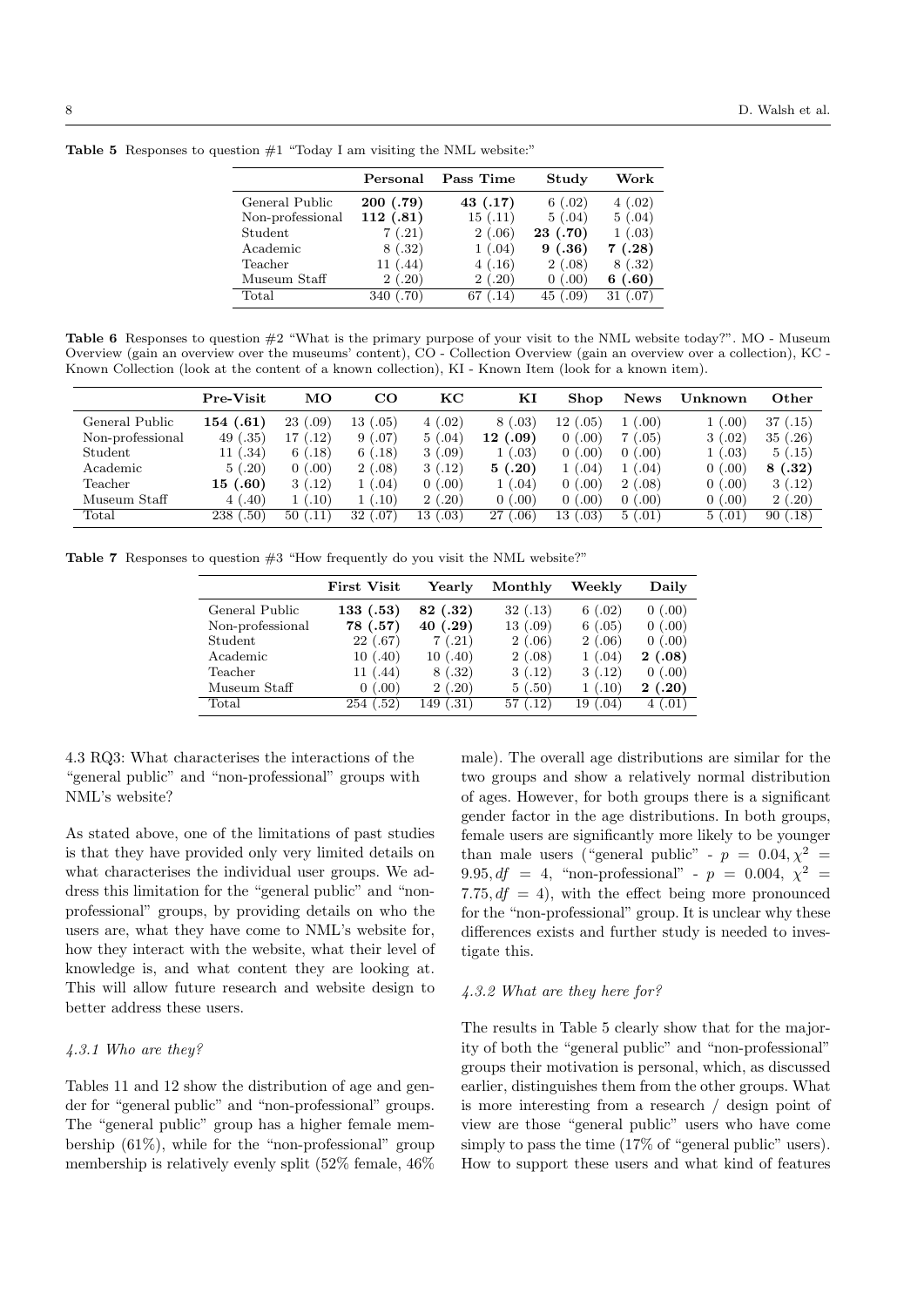Table 8 Responses to question #4 "In the context of cultural heritage and your current visit to the NML website, please select the appropriate statement'

|                  | <b>Novice</b> | Intermediate | Expert  | Unknown |
|------------------|---------------|--------------|---------|---------|
| General Public   | 78(.31)       | 153(.60)     | 16(.07) | 6(.02)  |
| Non-professional | 29(.21)       | 98 (.72)     | 10(.07) | 0(.00)  |
| Student          | 14(0.43)      | 15(.45)      | 3(.09)  | 1(.03)  |
| Academic         | 0(.00)        | 10(.40)      | 15(.60) | 0(.00)  |
| Teacher          | 5(.20)        | 10(.40)      | 8(.32)  | 2(.08)  |
| Museum Staff     | 0(.00)        | 5(.50)       | 5(.50)  | 0(.00)  |
| Total            | 126(.26)      | 291(.60)     | 57(.12) | 9(.02)  |

Table 9 Responses to question #5 "Rate your general Cultural Heritage knowledge" (Likert-like scale, 1 - low, 5 - high)

|                  | Low               | 2        | 3            | 4            | High<br>5 |
|------------------|-------------------|----------|--------------|--------------|-----------|
| General Public   | 8(.03)            | 47(0.19) | 112 (.44)    | 70(.28)      | 16(.06)   |
| Non-professional | 3(.02)            | 14(.10)  | 56(0.41)     | 49 (.36)     | 15(.11)   |
| Student          | 1(.03)            | 7(.21)   | 15(.46)      | 7(.21)       | 3(.09)    |
| Academic         | 1(.04)            | 0(.00)   | 2(.08)       | 10(.40)      | 12(0.48)  |
| Teacher          | (.00)<br>0        | 1(.04)   | 11 $(.44)$   | 6(.24)       | 7(.28)    |
| Museum Staff     | (.00)<br>$\theta$ | 0(.00)   | 1(.10)       | 5(.50)       | 4(0.40)   |
| Total            | (.03)<br>13       | 69(.14)  | (.41)<br>197 | 147<br>(.30) | 57(.12)   |

**Table 10** Responses to Question  $#6$  "Where in the world are you at the moment?"

| Group             | Merseyside | Northwest      | England  | UK          | World    |
|-------------------|------------|----------------|----------|-------------|----------|
| General Public    | 95(.38)    | 73(0.29)       | 44 (.17) | 18 (.07)    | 23(.09)  |
| Non-Professionals | 47 (.34)   | 30(.23)        | 25(.18)  | 10(.07)     | 25(.18)  |
| Students          | 8(.24)     | 8(.24)         | 7(.22)   | 1(.03)      | 9(.27)   |
| Academics         | 4(.16)     | 3(.12)         | 4(.16)   | 1(.04)      | 13(.52)  |
| Teachers          | 13(.52)    | 3(.12)         | 4(.16)   | 1(.04)      | 4(.16)   |
| Museum Staff      | (.80)<br>8 | 1(.10)         | 1(.10)   | 0(.00)      | 0(.00)   |
| Total             | 175 (.36)  | (.25)<br>118 ( | 85 (.18) | (.06)<br>31 | 74 (.15) |

a museum website should have to enable "passing the time" is an open research question [48, 33].

While their motivations are similar, the kind of information that they are looking for differs significantly between the two groups, as discussed earlier. In Table 13 the four response options "museum overview", "collection overview", "known collection", and "known item" have been aggregated into a single "content" response to highlight this difference. The "general public" group is primarily interested in planning an upcoming visit  $(61\%)$ , with some interest in what content is available (19%). On the other hand for the "nonprofessional" group pre-visit (36%) and content information (31%) needs are almost equivalent.

As stated above the survey also captured the page users were viewing before they started the survey. These entry points where manually classified into the same aggregate categories, plus a category for those who started the survey from the landing page. The results are comparable to the survey results (see Table 5), but for those participants who came directly from the landing page it

is impossible to determine which category they would visit. As with the survey responses there is a significant difference  $(p < 0.001, \chi^2 = 18.312, df = 3)$  between the two groups, with the "non-professional" group more likely to come from content pages.

The entry points can also be used to show that both groups are drawn from all museums and galleries (see Table 14) and that there are no significant differences between the two groups. This also means that the characterisation for the two groups that we present here is likely to be applicable to a wide range of museums and galleries that have both a physical and online presence.

# 4.3.3 What is their level of knowledge?

The survey enquired about users' general CH knowledge and their specific CH knowledge about NML. As discussed earlier, the two groups are similar in their general CH knowledge (see Table 9), but the "nonprofessional" group indicates significantly higher specific CH knowledge about NML (see Table 8). The results also indicate that in general a basic level of CH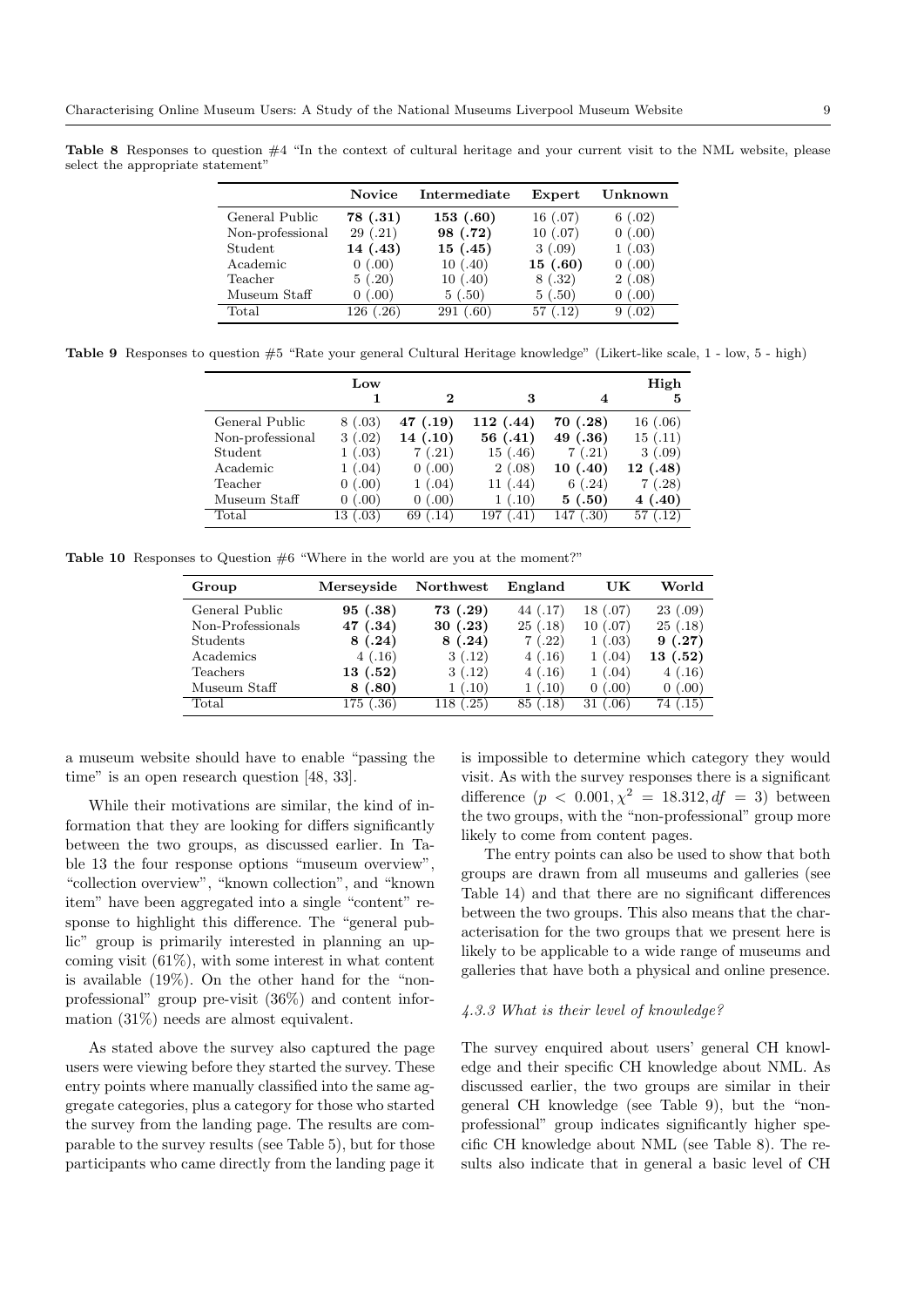$18 - 34$   $35 - 54$   $55 - 64$   $65 - 74$   $75 +$ Female 21 (.14) **62 (.40)** 43 (.28) 25 (.16) 3 (.02) Male  $5(.05)$   $31(.33)$  **39 (.41)**  $15(.16)$   $5(.05)$ Rather not say 0 (.00) 1 (.25) 2 (.50) 0 (.00) 1 (.25) Total 26 (.10) 94 (.37) 84 (.33) 40 (.16) 9 (.04)

Table 11 Age/Gender distribution for the "general public" group, highlighting that female users are generally slightly younger than male users.

Table 12 Age/Gender distribution for the "non-professional" group, highlighting that female users are generally slightly younger than male users.

|                | 18 - 34  | $35 - 54$ | $55 - 64$ | $65 - 74$ | $75+$  |
|----------------|----------|-----------|-----------|-----------|--------|
| Female         | 17(0.24) | 27(.38)   | 14(.20)   | 13(.18)   | 0(.00) |
| Male           | 6(.10)   | 14(.22)   | 22(.35)   | 17(0.27)  | 4(.06) |
| Rather not say | 1(.33)   | 1(.33)    | 1(.33)    | 0(.00)    | 0(.00) |
| Total          | 24 (.17) | 42(.31)   | 37 (.27)  | 30(.22)   | 4(.03) |

Table 13 Responses to question #2 "What is the primary purpose of your visit to the NML website today?". Responses "museum overview", "collection overview", "known collection", and "known item" have been aggregated into a single "content" response.

|                                    | Pre-Visit Content   |          |                                                |         | Shop News Unknown Other |                                 |
|------------------------------------|---------------------|----------|------------------------------------------------|---------|-------------------------|---------------------------------|
| General Public<br>Non-Professional | 154(.61)<br>49(.36) | 43(0.31) | $48(.19) \quad 12(.05) \quad 1(.00)$<br>0(.00) | 7 (.05) | 3(.02)                  | $1(.00)$ 37 $(.15)$<br>35 (.26) |

knowledge can be assumed for both groups and that the number of complete novices lies somewhere between 20% and 30% (based on the fraction responding either 1 or 2 to the general CH knowledge and the fraction classifying themselves as novices in the specific CH knowledge question).

A further indication of the level of knowledge that can be expected is provided by the users' frequency of visit (see Table 7), where for both groups only 12- 13% of the users visit the site more than once a year. Furthermore, over 50% of both groups were visiting the website for the first time. Familiarity with the layout of the websites and what is available cannot be assumed.

#### 4.3.4 How do they interact?

To characterise how users interacted with the website, four questions were used: "What type of device are you using for this visit to NML website?", "When seeking information on a website which method do you prefer?", "When using the search box to search for content that you do not find in the first set of results, do you?", and "When on a web-page about an object or collection do you typically?".

Table 16 shows that the PC is still the primary device for accessing museum websites, but that portable devices now make up half of the devices used. At the same time, assuming that only a small fraction of tablet users are outside of the home, visiting NML's website on the go is still a less common pattern.

Looking at users' preferred information seeking methods, Table 17 shows that for both groups using navigational links is the preferred interaction method over search. A potential reason for this is that these groups' lower CH knowledge means that they find it harder to formulate successful queries and are thus prefer the guided nature of navigational links.

The influence of CH knowledge on interactions with the search system is also visible in Table 18, which shows the groups' search use patterns. "Non-professional" users are significantly more likely ( $p = 0.02$ ,  $\chi^2 = 7.418$ ,  $df = 2$ ) to persist with query reformulations until they successfully find what they are looking for. It is likely that their higher CH knowledge allows them to modify their searches to successfully retrieve the information they are looking for.

There are also significant differences between the two groups in how they interact with the content ( $p =$  $0.006, \chi^2 = 10.255, df = 2$ . Table 19 shows that "nonprofessional" users are more likely to read all the information on a content page, while the "general public" group shows an increased preference for pictures and illustrations. Considering that the "non-professional" group is more likely to come with the intent of viewing museum content online, this shift is to be expected.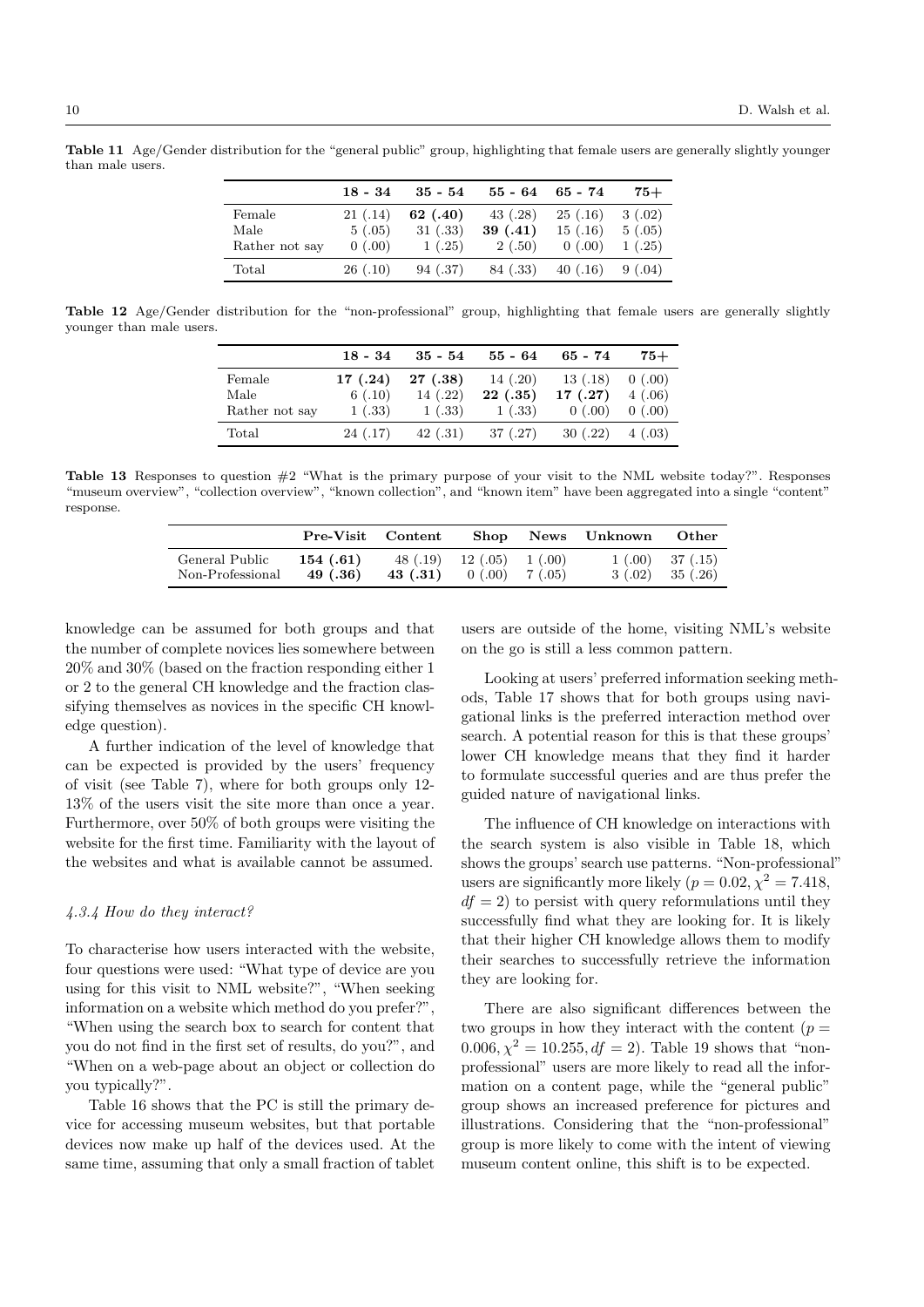Table 14 Page categories that the users entered the survey from. The pages have been categorised using the same categories as participants saw in question #2, with the addition of a "landing" category for those that entered the survey directly from NML's landing page.

|                                    |          |                     |                                                                          |  | Landing Pre-Visit Content Shop News Unknown Other |  |
|------------------------------------|----------|---------------------|--------------------------------------------------------------------------|--|---------------------------------------------------|--|
| General Public<br>Non-professional | 24 (.17) | $68(.27)$ 108 (.43) | $74(.29) \quad 0(.00) \quad 0(.00)$<br>42 (.31) 70 (.51) 0 (.00) 0 (.00) |  | $0(.00)$ 3 $(.01)$<br>$0(.00) \quad 1(.01)$       |  |

Table 15 Museum the participants were visiting before they entered the survey. ISM - International Slavery Museum, Maritime - Maritime Museum, Sudley - Sudley House, WML - World Museum, Lever - Lady Lever Art Gallery, Walker - Walker Art Gallery

|                                    | ISM     |                                 | Lever Maritime Sudley Walker |                    |                                            | WML |
|------------------------------------|---------|---------------------------------|------------------------------|--------------------|--------------------------------------------|-----|
| General Public<br>Non-professional | 16(.12) | $17(.07)$ $24(.09)$<br>13(0.09) | 47 (.19)<br>34 (.25)         | 13(0.05)<br>7(.05) | $93(.37)$ $59(.23)$<br>$43(.31)$ $24(.18)$ |     |

Table 16 Responses to the question "What type of device are you using for this visit to NML website?"

|                  | PC.      |          | Tablet Phone |
|------------------|----------|----------|--------------|
| General Public   | 127(.50) | 72 (.29) | 54(.21)      |
| Non-professional | 77 (.56) | 33(.24)  | 27(.20)      |

Table 17 Responses to the question "When seeking information on a website which method do you prefer?"

|                  | Search Box | <b>Navigation Links</b> |
|------------------|------------|-------------------------|
| General Public   | 83 (.33)   | 170 (.67)               |
| Non-professional | 56(.41)    | 81 (.59)                |

# 5 Discussion

The results clearly show that the "general public" and "non-professional" groups are the primary audience of NML's websites, validating our initial hypothesis. Users belonging to these two groups are also likely to represent a significant fraction of the users who bounce off the website, as 71% of participants who indicated they just viewed one page came from the "general public" and "non-professional" groups. A better understanding of the interaction patterns of these two groups has the potential to improve the bounce rate, as both content and interfaces can be adapted accordingly.

The differences between the two groups, and those groups that have been studied more frequently (academics, students, museum professionals), fall into two main categories: why they are visiting NML's website and how much cultural heritage (CH) knowledge/experience they have. Additionally location distinguishes users, with both groups more likely to be local to the museum's location.

Both the "general public" and the "non-professional" have a primarily personal reason for visiting NML. What is particularly interesting is that there is a significant

fraction of the "general public", and a smaller subgroup within the "non-professionals" who are visiting the website purely to pass time. This is behaviour that is well-known from the literature on physical museums; indeed the first study in Liverpool Museum identified 'loungers' as a significant visitor group [23]. It is interesting to observe that this behaviour would also appear to translate into the digital world. This sub-group in particular could benefit from better access to the museum's online holdings through engaging interfaces and not requiring significant domain knowledge. This would also benefit the wider "non-professional" group, who have a strong interest in being able to access the museum's digital holdings, but for whom the use of current search-based systems can still present significant challenges.

The second main characteristics of these groups are lower levels of cultural heritage knowledge and expertise that may result in the need for more domain knowledge support in their interactions. Interestingly, while there is no difference between the two groups regarding their general CH knowledge levels, when asked about their specific visit to the NML website, the "general public" indicated a lower level of expertise than the "nonprofessionals". This ties in well with the stronger focus of the "non-professional" group on museum content, as coming for specific content, users are likely to be more knowledgeable about what they came for and the museum they visit. It is also supported by the responses to their search behaviour, where significantly more "nonprofessional" users reported that they would persist in searching until they found the information they were searching for. This indicates that they are more familiar with CH search systems and know that the desired information is often hidden deep in the search results, or that their increased CH knowledge means that they have the ability to develop more complex and numerous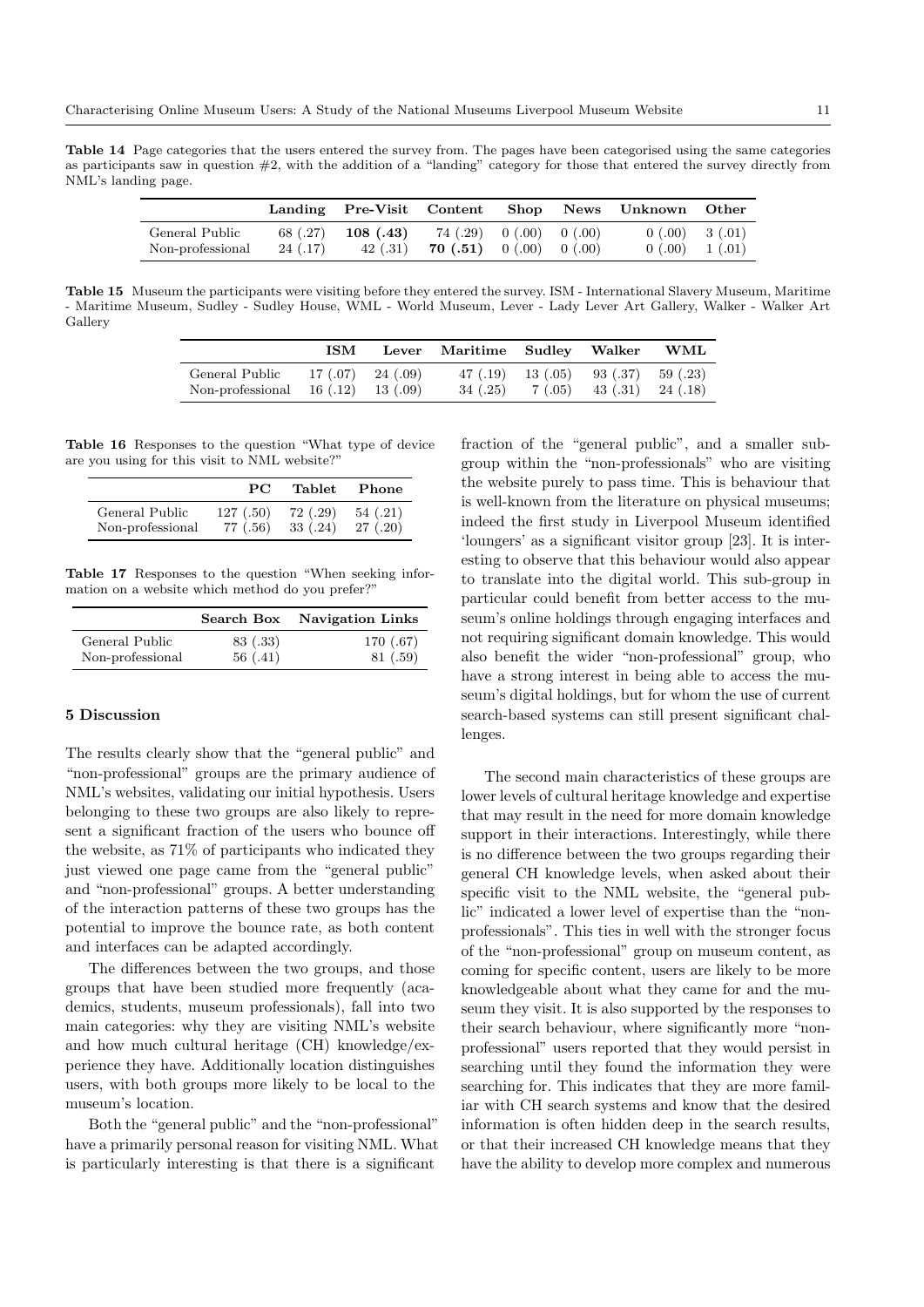| ., <i>.,</i>   |          |                                                                  |          |
|----------------|----------|------------------------------------------------------------------|----------|
|                |          | Stop searching Try a further 2 - 3 queries Persist until success |          |
| General Public | 24 (.09) | 151 (.60)                                                        | 78 (.31) |

Table 18 Responses to the question "When using the search box to search for content that you do not find in the first set of

Non-professional 9 (.07) 67 (.48) 61 (.45)

Table 19 Responses to the question "When on a web page about an object or collection do you typically?"

|                  |          | Read everything Scan for relevant words Pictures first |          |
|------------------|----------|--------------------------------------------------------|----------|
| General Public   | 46 (.18) | 115(.46)                                               | 92 (.36) |
| Non-professional | 41 (.30) | 64 (.47)                                               | 32(.23)  |

search terms to finally retrieve what they are looking for.

The findings of this survey would appear to challenge previous research in which the domain knowledge of the non-professionals and the experts was found to be similar [27, 40, 39, 15, 42]. Our results show that the non-professionals have closer levels of domain knowledge to the general public group as opposed to the experts. Potential reasons for this could be that participants misunderstood the wording of the groups, or it could be an indication that the grouping of users is in some way artificial and not as clearly distinguishable as we like to believe, especially when multiple factors are used to differentiate users.

One major question is how to operationalise the findings. Fundamentally, the increased knowledge of the groups and their characteristics may help with the design of information systems and services. For example, developing interface features that specifically focus on the characteristics of these groups, such as their need for more domain knowledge support and their preference for non-search-based interactions. At the same time there is the possibility that interfaces can be adapted dynamically based on their interactions with the site. The more detailed characterisation, in particular the purpose of the visit (see Table 6), could be used to improve machine learning models that classify users from user-system interaction data (e.g. transaction logs), which in turn could then be used to classify users on-the-fly, adapting guidance and interface features presented to the user. Methods from user modelling, personalisation and market segmentation may be applicable and worthy of further exploration [2, 4].

The other question is the degree to which the results generalise outside of NML. In particular, since studies of other digital libraries [8] do not show a comparably high fraction of "general public" or "non- professional" users. However, these studies have tended to focus on digital libraries that do not have a physical presence. Thus we believe that while there is clearly a significant

difference to these online-only sites, the range of museums and galleries that participants were drawn from and the correlation with NML's wider website visitor population means that the results will generalise to most museums and galleries that also include a physical presence.

#### 6 Conclusions and Future Work

The majority of research into the users of cultural heritage websites has focused on those user groups that are easier to access (e.g. "academics", "museum staff", "students", and "professionals"). However, as the results of the survey reported here show, they form only a small fraction of the total number of website visitors and it is the least studied user groups that form the majority of the audience. In our case the main user groups are the "general public" and "non-professional" visitors, who make up around 76% of all visitors. Knowing that these are the two major user groups allows future research to develop a deeper understanding of these groups and the museum to focus their content and interfaces on them.

In addition to identifying these as the main user groups, the survey data also allowed us to define those criteria (motivation, task, content preference, experience sharing, engagement, domain knowledge, technical expertise, usage and demographics such as age, education, and location) that distinguish these two groups from the other groups and also the criteria (domain knowledge, location, task, search behaviour) that distinguish the two groups from each other. Using this information to assist the creation of personas [9, 20] that can drive both research and the development of novel interfaces.

Due to the lower degree to which these two groups have been studied, it is also highly likely that current digital cultural heritage website offerings are not as suitable for these groups as ideally desired. This would also explain why this type of website suffers such high

results, do you?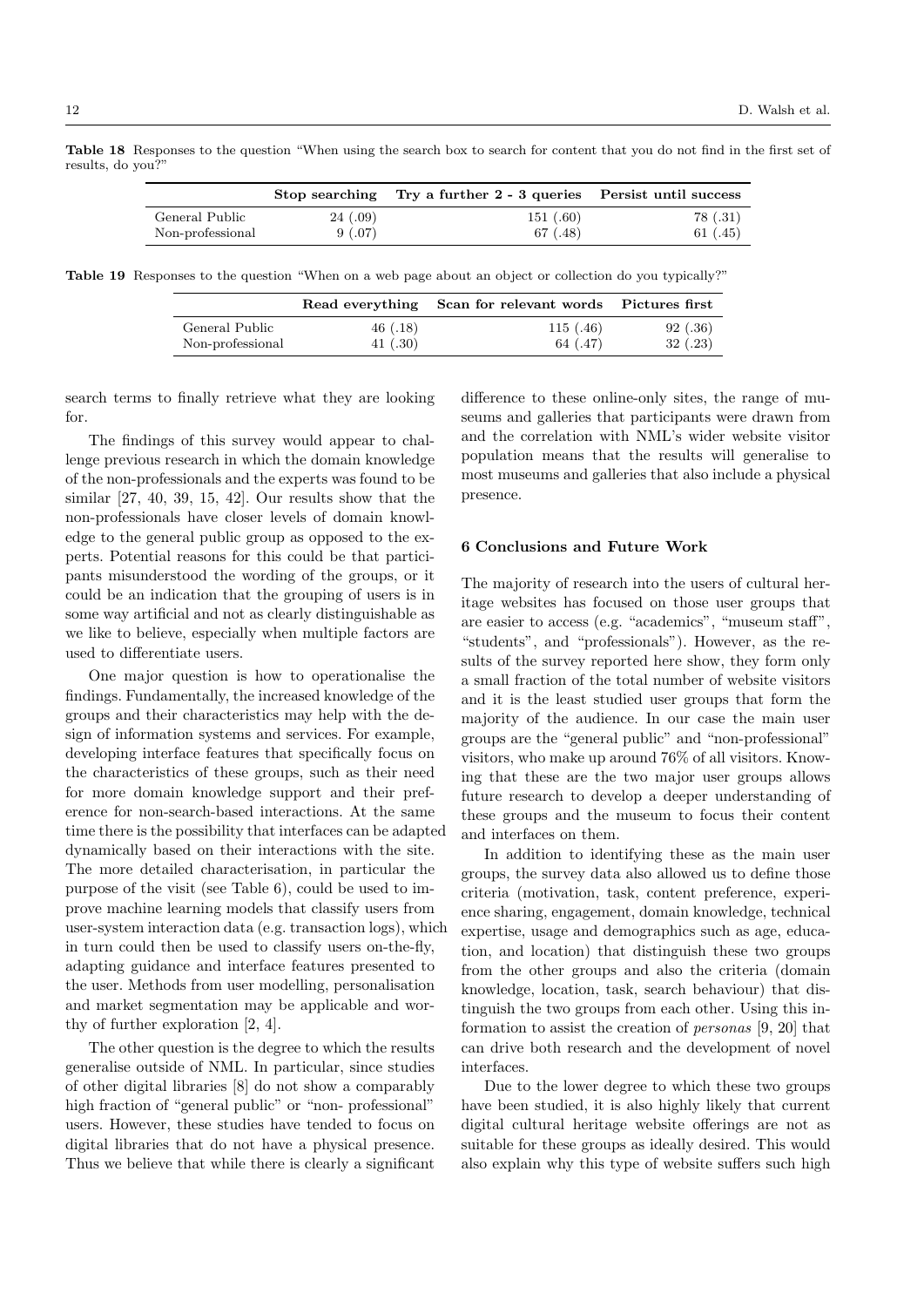bounce rates, as based on the survey results, those users who leave immediately are more likely to belong to the "general public" and "non-professional" user groups. More research on interfaces and search tools specifically aimed at users with no or low general CH knowledge / domain knowledge is clearly needed. In particular this needs to focus on those users who are visiting a digital museum or gallery for the first time.

Given the findings, and approach it is clear that the main factors differentiating the NML users and user groups - and potentially their engagement - are internal factors, such as motivation, domain and CH knowledge; and related to the latter, task. At the same time there is clear evidence that external influences, such as locality and perhaps cultural group, are also playing a role in the interactions between the user groups and NML. This would suggest that future research attention, and service development, can usefully take account not only of the information needs and uses of these two main user groups - via value-added services for example that begin with the user and not with the collection [19] but also how the user's experience, e.g. how the user responds to the collection and its objects, is influenced by the social, cultural, and contextual environment within which the intending visitor is embedded.

Acknowledgements. We would like to thank National Museums Liverpool for giving us access to their users and allowing us to run the survey on their websites.

## References

- 1 Andrews D, Nonnecke B, Preece J (2003) Electronic survey methodology: A case study in reaching hardto-involve internet users. International journal of human-computer interaction 16(2):185–210
- 2 Ardissono L, Kuflik T, Petrelli D (2012) Personalization in cultural heritage: The road travelled and the one ahead. User Modeling and User-Adapted Interaction 22(1-2):73–99, DOI 10.1007/s11257-011- 9104-x, URL http://dx.doi.org/10.1007/s11257- 011-9104-x
- 3 Booth B (1998) Understanding the information needs of visitors to museums. Museum Management and Curatorship 17(2):139–157
- 4 Brida JG, Meleddu M, Pulina M (2016) Understanding museum visitors' experience: a comparative study. Journal of Cultural Heritage Management and Sustainable Development 6(1):47– 71, DOI 10.1108/JCHMSD-07-2015-0025, URL https://doi.org/10.1108/JCHMSD-07-2015-0025, https://doi.org/10.1108/JCHMSD-07-2015-0025
- 5 Case D (2007) Looking for information: a survey of research on information seeking, needs, and behavior. Library and information science
- 6 Ciber (2013) Europeana 2012-2013: usage and performance update. Tech. rep., CIBER Research, URL http://ciber-research.eu/
- 7 Cifter AS, Dong H (2009) User characteristics: Professional vs. lay users
- 8 Clough P, Hill T, Paramita ML, Goodale P (2017) Europeana: What users search for and why. In: Kamps J, Tsakonas G, Manolopoulos Y, Iliadis L, Karydis I (eds) Research and Advanced Technology for Digital Libraries, Springer International Publishing, Cham, pp 207–219
- 9 Cooper A, et al (2004) The inmates are running the asylum:[Why high-tech products drive us crazy and how to restore the sanity]. Sams Indianapolis, IN, USA:
- 10 Cunliffe D, Kritou E, Tudhope D (2001) Usability evaluation for museum web sites. Museum Management and Curatorship 19(3):229–252
- 11 Devine C (2015) The Museum Digital Experience: Considering the Visitor's Journey. In: MWA2015: Museums and the Web Asia 2015, URL http://mwa2015.museumsandtheweb.com/paper/themuseum-digital-experience-considering-the-visitorsjourney/
- 12 Dierking LD, Falk JH (1994) Family behavior and learning in informal science settings: A review of the research. Science Education 78(1):57–72
- 13 Dobreva M, O'Dwyer A, Feliciati P (2012) User studies for digital library development. Facet
- 14 Duff WM, Monks-Leeson E, Galey A, et al (2012) Contexts built and found: a pilot study on the process of archival meaning-making. Archival Science 12(1):69–92
- 15 Elsweiler D, Wilson ML, Lunn BK (2011) Chapter 9 understanding casual-leisure information behaviour. New Directions in Information Behaviour (Library and Information Science, Volume 1) Emerald Group Publishing Limited 1:211–241
- 16 europeana (2014) Results of the europeana user survey 2014 - europeana professional. http://pro.europeana.eu/blogpost/results-ofthe-europeana-user-survey-2014, (Accessed on 03/14/2016)
- 17 Falk JH (2009) Identity and the museum visitor experience. Left Coast Press
- 18 Fantoni SF, Stein R, Bowman G (2012) Exploring the relationship between visitor motivation and engagement in online museum audiences. In: Museums and the Web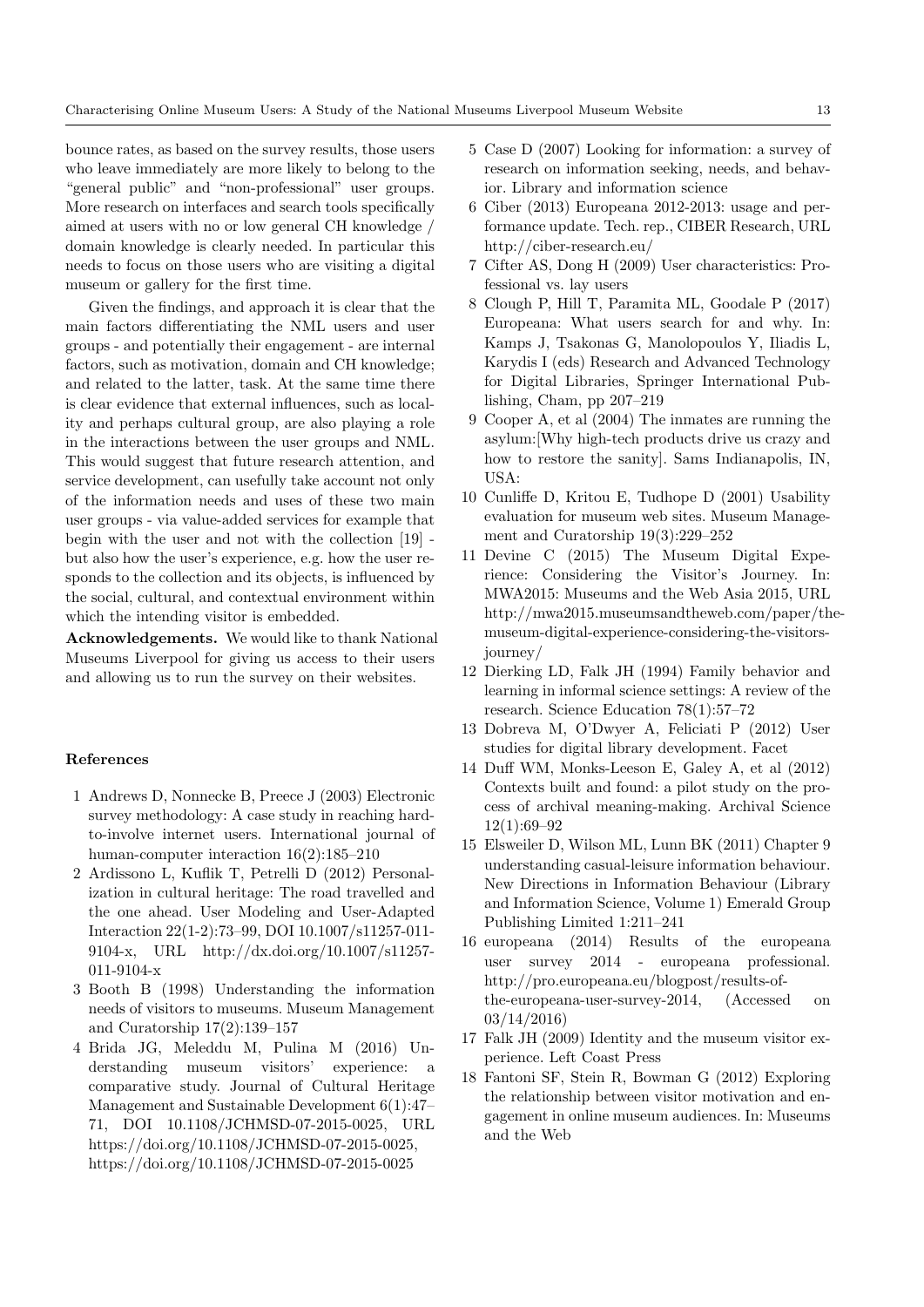- 19 Foster J, Clough P (2018) Embedded, added, cocreated: Revisiting the value of information in an age of data. Journal of the Association for Information Science and Technology DOI 10.1002/asi.23987, URL http://dx.doi.org/10.1002/asi.23987
- 20 Gajendar U, Johnson C (2011) The inmates are still running the asylum: How to share a design vision with engineers. Design, User Experience, and Usability Theory, Methods, Tools and Practice pp 276– 282
- 21 Goldman KH, Schaller DT, Adventures EW, et al (2004) Exploring motivational factors and visitor satisfaction in on-line museum visits. In: In D. Bearman & J. Trant (Eds.), Museums and the Web 2004, Citeseer
- 22 Hall MM, Clough PD, de Lacalle OL, Soroa A, Agirre E (2012) Enabling the discovery of digital cultural heritage objects through wikipedia. In: Proceedings of the 6th Workshop on Language Technology for Cultural Heritage, Social Sciences, and Humanities, Association for Computational Linguistics, pp 94–100
- 23 Hein GE (1998) Learning in the Museum, vol 47. Citeseer, URL
- 24 Hertzum M (1999) A review of museum web sites: in search of user-centred design. Archives and Museum Informatics 12(2):127–138
- 25 Hogg C, Williamson C (2001) Whose interests do lay people represent? towards an understanding of the role of lay people as members of committees. Health Expectations 4(1):2–9
- 26 Johnson A (2008) Users, use and context: supporting interaction between users and digital archives. What Are Archives?: Cultural and Theoretical Perspectives : A Reader pp 145–64
- 27 Kelly L (2007) The interrelationships between adult museum visitors' learning identities and their museum experiences. chapter 3. Methodology pp 3–46, DOI 10.1139/X11-042
- 28 Lapatovska I, O'Brien HL, Rieh SY, Wildemuth B (2011) Capturing the complexity of information interactions: Measurement and evaluation issues. Proceedings of the ASIST Annual Meeting 48, DOI 10.1002/meet.2011.14504801057
- 29 Marchionini G, Plaisant C, Komlodi A (2003) The people in digital libraries: Multifaceted approaches to assessing needs and impact. Digital library use: Social practice in design and evaluation pp 119–160
- 30 Marty PF (2006) Meeting user needs in the modern museum: Profiles of the new museum information professional. Library & information science research 28(1):128–144
- 31 Marty PF (2007) Museum websites and museum visitors: Before and after the museum visit. Museum Management and Curatorship 22(4):337–360
- 32 Marty PF (2008) Museum websites and museum visitors: digital museum resources and their use. Museum Management and Curatorship 23(1):81–99
- 33 Mayr E, Federico P, Miksch S, Schreder G, Smuc M, Windhager F (2016) Visualization of cultural heritage data for casual users. In: IEEE VIS Workshop on Visualization for the Digital Humanities, URL http://publik.tuwien.ac.at/files/PubDat 250950.pdf
- 34 Pantano E (2011) Virtual cultural heritage consumption: a 3d learning experience. International Journal of Technology Enhanced Learning 3(5):482– 495
- 35 Peacock D, Brownbill J (2007) Audiences, visitors, users: Reconceptualising users of museum on-line content and services. In: Museums and the Web, Citeseer
- 36 Porter SR, Whitcomb ME, Weitzer WH (2004) Multiple surveys of students and survey fatigue. New Directions for Institutional Research 2004(121):63– 73
- 37 Russell-Rose T, Tate T (2012) Designing the search

http://books.google.com/books?id=Yz4pflj1jMoC&pgis=1 experience: The information architecture of discovery. Newnes

- 38 Schweibenz W (2004) Virtual museums. The Development of Virtual Museums, ICOM News Magazine 3(3)
- 39 Skov M (2009) The reinvented museum: Exploring information seeking behaviour in a digital museum context. PhD thesis, Københavns Universitet'Københavns Universitet', Faculty of Humanities, School of Library and Information Science, Royal School of Library and Information Science, unpublished thesis
- 40 Skov M, Ingwersen P (2008) Exploring information seeking behaviour in a digital museum context. In: Proceedings of the Second International Symposium on Information Interaction in Context, ACM, New York, NY, USA, IIiX '08, pp 110–115, DOI 10.1145/1414694.1414719, URL http://doi.acm.org/10.1145/1414694.1414719
- 41 Skov M, Ingwersen P (2014) Museum web search behavior of special interest visitors. Library & Information Science Research 36(2):91–98
- 42 Spellerberg M, Granata E, Wambold S (2016) Visitor-first, mobile-first: Designing a visitor-centric mobile experience. In: Museums and the Web, URL http://mw2016.museumsandtheweb.com/paper/visitorfirst-mobile-first-designing-a-visitor-centric-mobileexperience/